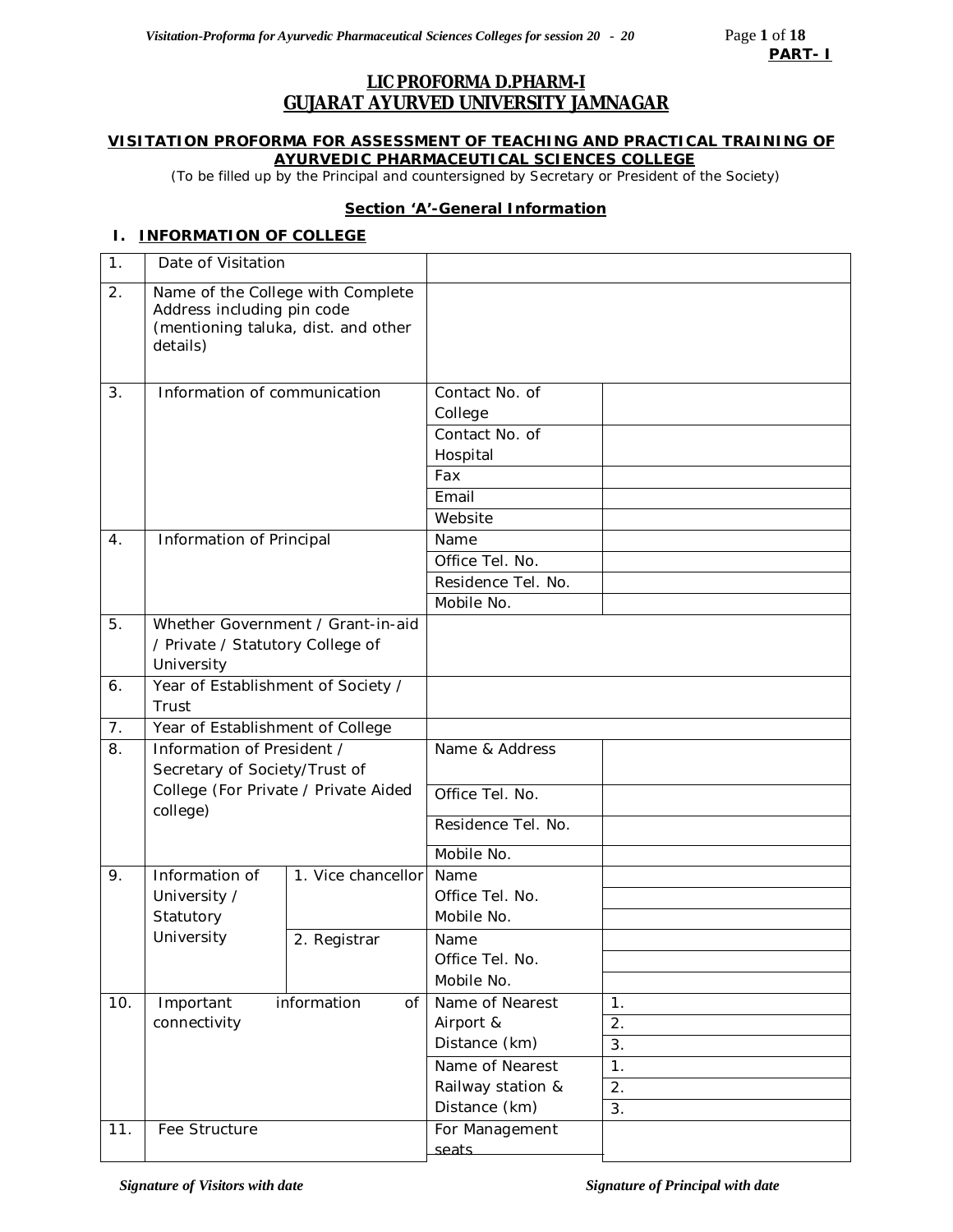## *Visitation-Proforma for Ayurvedic Pharmaceutical Sciences Colleges for session 20 - 20*

| Page 2 of 18 |  |  |
|--------------|--|--|
|              |  |  |

|     | r istimion 1 rojoi ma joi 11 jin runu 1 ma mnictimum sciences Conc <sub>l</sub> us joi sussion 20 |                                     |                 |
|-----|---------------------------------------------------------------------------------------------------|-------------------------------------|-----------------|
|     |                                                                                                   | For Government                      |                 |
|     |                                                                                                   | seats                               |                 |
|     |                                                                                                   | Name of the fee                     |                 |
|     |                                                                                                   | fixation authority                  |                 |
| 12. | Year of 1 <sup>st</sup> permission of State Govt.                                                 |                                     |                 |
| 13. | Date & Year of First Permission of GAU with Intake                                                |                                     |                 |
|     | Capacity                                                                                          |                                     |                 |
|     | 1 <sup>st</sup> affiliation of University.                                                        | Name of University                  |                 |
| 14. |                                                                                                   |                                     |                 |
|     |                                                                                                   | Year of 1 <sup>st</sup> affiliation |                 |
| 15. | At Present Intake Capacity                                                                        | Course                              | Intake Capacity |
|     |                                                                                                   | UG.                                 |                 |
| 16. | Name of nearest Police Station                                                                    | Name & Address                      |                 |
|     |                                                                                                   | Telephone Number                    |                 |
| 17. | Name of other Ayurvedic Pharmacy Colleges within radius                                           |                                     |                 |
|     | of 50 km                                                                                          |                                     |                 |
|     |                                                                                                   |                                     |                 |

# **II. DETAILS OF LAND**

| $\overline{1}$ . | Total area of land with Society/Trust (in acres)                      |           |
|------------------|-----------------------------------------------------------------------|-----------|
|                  | Ownership of land (Own/Lease/Rented)                                  |           |
| 2.               | In the name of the Society/Trust                                      |           |
|                  | In the name of President/Secretary                                    |           |
| 3.               | Whether entire land is in one plot or more than one. If more than     |           |
|                  | one, then size and distance between these plots                       |           |
| 4.               | Whether the land available with the Society/Trust is entirely for     |           |
|                  | Ayurvedic Pharmaceutical Sciences College and attached Hospital or    |           |
|                  | for any other Institute also, if so, details thereof.                 |           |
| 5.               | Information regarding other institutions/colleges run by the same     |           |
|                  | society/trust. Whether they are in same building/campus.              |           |
| 6.               | Whether College and Hospital building are in same premises            | Yes/No    |
|                  | If no, distance between College and Hospital in km.                   |           |
| 7.               | Total area of land allotted to the Ayurvedic Pharmaceutical Sciences  |           |
|                  | college (in acres)                                                    |           |
| 8.               | Total area of land allotted to the hostels (in acres)                 |           |
| 9.               | Name of other institutions running in the campus of Ayurvedic         |           |
|                  | Pharmaceutical College                                                |           |
| 10.              | Whether the College and Hospital building have ever been shifted to   | Yes/No    |
|                  | some other place since 2003.                                          |           |
|                  | If yes, then how many times it has changed the place and whether all  |           |
|                  | the necessary formalities/permission had taken place                  |           |
|                  | (Please furnish a copy of relevant documents duly certified)          |           |
| 11.              | Whether the management/society of college (in case of private         | Yes/No    |
|                  | College) has ever changed since 2003.                                 |           |
|                  | If yes, whether all the necessary formalities/permission had taken    |           |
|                  | place (Please furnish a copy of relevant documents duly certified)    |           |
| 12.              | Approval from state government for total no. of seats to be filled by | Yes / No* |
|                  | the management / society of college for this course.                  |           |
| 13.              | Approval from GAU for total no. of seats to be filled by the          | Yes / No* |
|                  | management / Society of college for this course.                      |           |
| 14.              | Whether the management/society of college has own Ayurved             | Yes / No  |
|                  | Pharmacy.                                                             |           |
|                  | If no, MoU's with other Ayurvedic Hospital                            |           |
|                  | (Please furnish a copy of relevant documents duly certified)          |           |

**\*** Attach annexure of approval of seats for this course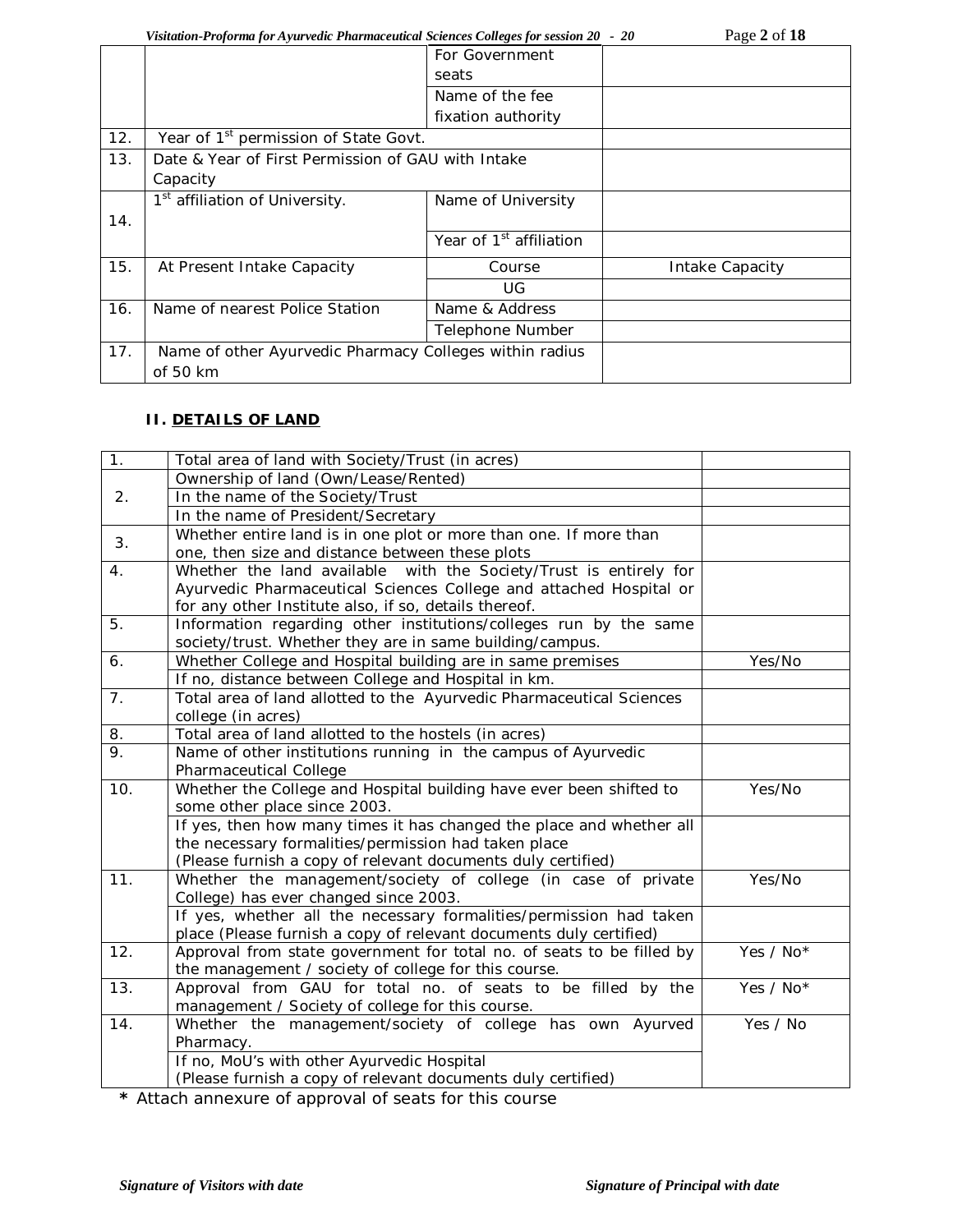# **SECTION B**

## **INFORMATION OF THE COLLEGE**

## **I. AREA OF COLLEGE**

| Sr.No.           | <b>Particulars</b>                                                                 | <b>Required Area</b><br>(in Sq.mt) upto 60<br>intake | Available<br>Area |
|------------------|------------------------------------------------------------------------------------|------------------------------------------------------|-------------------|
|                  | <b>TOTAL CONSTRUCTED AREA</b><br>OF COLLEGE                                        | 2210                                                 |                   |
| 1.               | Administrative wing<br>a. Principal's Chamber<br>b. Office $-1$ -<br>Establishment | 260<br>50<br>60                                      |                   |
|                  | c. Office $-11 -$ Academics<br>d. Confidential Room<br>e. Meeting Hall (Staff)     | 60<br>30<br>60                                       |                   |
| $\overline{2}$ . | Lecturer Hall                                                                      | 300<br>(4 classroom x 75)                            |                   |
| 3.               | Seminar / Conference / Exam<br>Hall                                                | 300                                                  |                   |
| $\overline{4}$ . | Auditorium / Multi Purpose<br>Hall (Desirable)                                     | 600<br>500 seating<br>capacity                       |                   |
| 5.               | Library                                                                            | 300                                                  |                   |
| 6.               | <b>Teaching Departments</b>                                                        | 510                                                  |                   |
|                  | a. Rasashastra & Bhaishajya<br>Kalpana - I<br>Store room<br>L.                     | 100<br>30                                            |                   |
|                  | Н.<br>Instrument room                                                              | 30                                                   |                   |
|                  | b. Dravyaguna - II<br>Museum<br>Ι.                                                 | 100<br>50                                            |                   |
|                  | c. Sharir                                                                          | 100                                                  |                   |
| 7 <sub>1</sub>   | Canteen                                                                            | 100                                                  |                   |
| 8.               | <b>Herbal Garden</b>                                                               | Adequate<br>Number of<br><b>Medicinal Plants</b>     |                   |

#### **I – A. HERBAL GARDEN**

| Sr.No. | <b>Particulars</b>                                                  | Requirement | Available |
|--------|---------------------------------------------------------------------|-------------|-----------|
|        | Area                                                                | 1000 sa.mt  |           |
|        | Total number of Medicinal plants with name<br>(List to be enclosed) | 200         |           |
|        | Irrigation facility - available/not available                       | yes         |           |

## **II. STAFF FACILITIES:**

| Sr.<br>No. | Name of infrastructure | Requirement<br>Requirement<br>as per<br>as per |                   | Available |                   | Remarks/<br>Deficiency |
|------------|------------------------|------------------------------------------------|-------------------|-----------|-------------------|------------------------|
|            |                        | Norms in<br>number                             | Norms, in<br>area | No.       | Area in<br>Sa Mts |                        |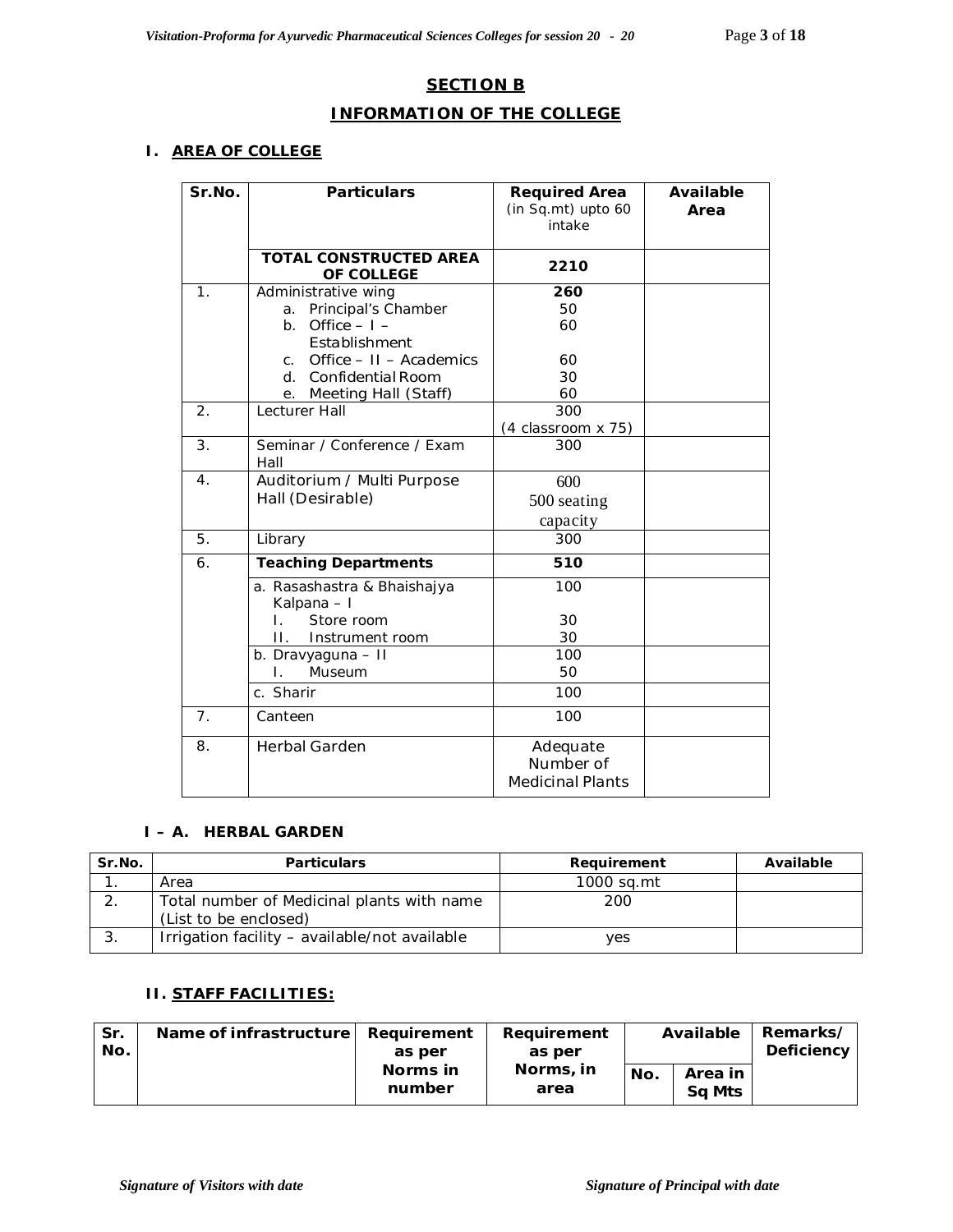*Visitation-Proforma for Ayurvedic Pharmaceutical Sciences Colleges for session 20 - 20* Page **4** of **18**

| Faculty Rooms for |                                | 10 Sq Mts. x n |  |  |
|-------------------|--------------------------------|----------------|--|--|
| D.Pharm (Ayu.)    |                                | $(n=No of$     |  |  |
| course            |                                | teachers)      |  |  |
| Library Staff     | Librarian<br>Assist. Librarian | 10 Sq Mts. x 2 |  |  |

## **III. STUDENT FACILITIES:**

| Sr.            | Name of infrastructure                                 | <b>Requirement as</b><br>per Norms, in                                             |     | Available           | Remarks/ |
|----------------|--------------------------------------------------------|------------------------------------------------------------------------------------|-----|---------------------|----------|
| No.            |                                                        | area                                                                               | No. | Area in<br>Sq. Mts. | Required |
| 1              | Girl's Common Room<br>(Essential)                      | 60 Sq. Mts.                                                                        |     |                     |          |
| 2              | Boy's Common Room<br>(Essential)                       | 60 Sq. Mts.                                                                        |     |                     |          |
| 3              | <b>Toilet Blocks for Boys</b>                          | 24 Sq. Mts.                                                                        |     |                     |          |
| 4              | <b>Toilet Blocks for Girls</b>                         | 24 Sq. Mts.                                                                        |     |                     |          |
| 5              | Drinking Water facility -<br>Water Cooler (Essential). | 5 Sq. Mts., each floor                                                             |     |                     |          |
| 6              | Boy's Hostel (Desirable)                               | Sq. Mts. / Room<br>9<br>Single<br>occupancy                                        |     |                     |          |
| $\overline{7}$ | Girl's Hostel (Desirable)                              | 9 Sq. Mts. / Room<br>(single occupancy) 20<br>Sq Mts. / Room<br>(triple occupancy) |     |                     |          |
| 8              | Power Backup Provision<br>(Desirable)                  |                                                                                    |     |                     |          |

# **III – A. DETAILS OF HOSTEL**

| <b>Hostel</b> | Area<br>(sq.mtr.) | Own $\prime$<br>Rented | No. of<br><b>Rooms</b> | Capacity | Mess facility<br>(available/not<br>available) | Warden<br>(available/not<br>available) |
|---------------|-------------------|------------------------|------------------------|----------|-----------------------------------------------|----------------------------------------|
| <b>Boys</b>   |                   |                        |                        |          |                                               |                                        |
| Girls         |                   |                        |                        |          |                                               |                                        |

## **IV.AMENITIES**

| Sr. No. | <b>Name</b>                              | Requirement<br>as per Norms<br>in area | No. | Available<br>Area in<br>Sq. | <b>Not</b><br>Availa<br>ble | Remark<br>$\mathsf{s}/$<br><b>Deficie</b> |
|---------|------------------------------------------|----------------------------------------|-----|-----------------------------|-----------------------------|-------------------------------------------|
| 1.      | Principal quarters                       | 80 Sq. Mts.                            |     |                             |                             |                                           |
| 2.      | Staff quarters                           | 16 x 80 Sq. Mts.                       |     |                             |                             |                                           |
| 3.      | Canteen                                  | 100 Sq. Mts.                           |     |                             |                             |                                           |
| 4.      | Parking Area for staff and students      |                                        |     |                             |                             |                                           |
| 5.      | <b>Bank Extension Counter</b>            |                                        |     |                             |                             |                                           |
| 6.      | Co-operative Stores                      |                                        |     |                             |                             |                                           |
| 7.      | <b>Guest House</b>                       | 80 Sq. Mts.                            |     |                             |                             |                                           |
| 8.      | <b>Transport Facilities for students</b> |                                        |     |                             |                             |                                           |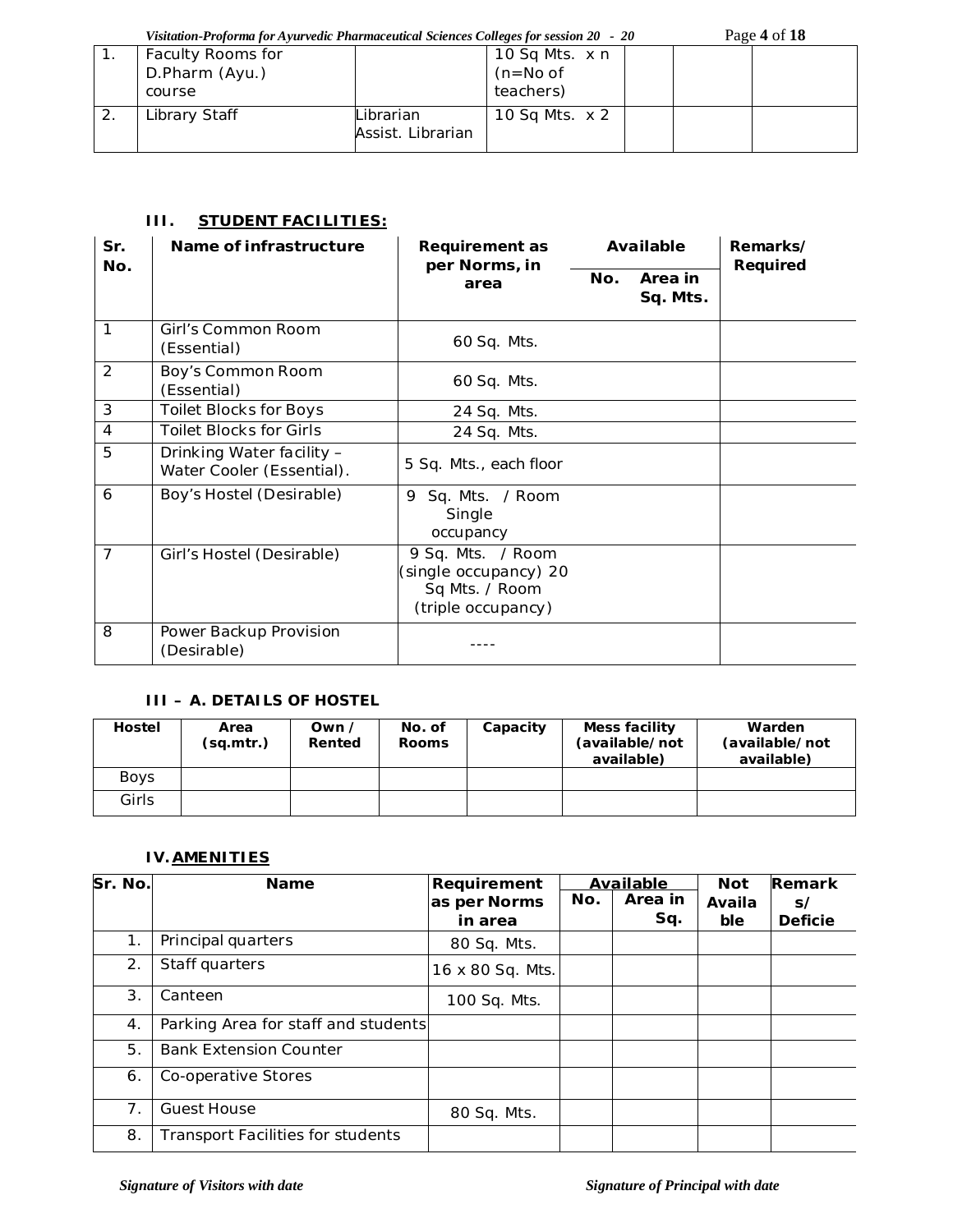| Medical Facility (First Aid) |  |  |  |
|------------------------------|--|--|--|
|                              |  |  |  |

#### **V. DETAILS OF COLLEGE DEPARTMENTS**

| Sr. | Department / Subject                       | No. of<br>Dept.<br>Library | No. of<br>Charts | No. of<br><b>Models</b><br>/Specimen |        | No. of Proposed Lectures /<br>Practicals carried out in the<br>Academic Year 2014-15 |
|-----|--------------------------------------------|----------------------------|------------------|--------------------------------------|--------|--------------------------------------------------------------------------------------|
| No. |                                            | <b>Books</b>               |                  |                                      | Theory | Practical                                                                            |
| 1.  | Rasashastra & Bhaishajya Kalpana - I       |                            |                  |                                      |        |                                                                                      |
| 2.  | Dravyaguna - I                             |                            |                  |                                      |        |                                                                                      |
| 3.  | Sharir                                     |                            |                  |                                      |        |                                                                                      |
| 4.  | Fundamentals of Ayurved &<br>Swasthavritta |                            |                  |                                      |        |                                                                                      |

\* Detail list of instruments and equipments attach separately.

#### **VI. DETAILS OF VARIOUS SECTIONS LIBRARY**

| Sr.No. | <b>Details</b>                                                                                           | Number of<br><b>Books</b><br>available |
|--------|----------------------------------------------------------------------------------------------------------|----------------------------------------|
|        | Number of books                                                                                          |                                        |
| (i)    | Subjective Books                                                                                         |                                        |
| (i)    | Medical Journals / Pharma Journals                                                                       |                                        |
| (iii)  | Others (Unani / Siddha, etc.)                                                                            |                                        |
| (iv)   | Total number of books                                                                                    |                                        |
| 2.     | Number of seats available in reading room (At least 50 Seats for 60 Intake<br>& 80 Seats for 100 Intake) |                                        |
| 3.     | Number of computers with internet facility                                                               |                                        |

#### **VII.INFORMATION OF TEACHING STAFF**

| Sr.<br>No. | Department / Subject                       | Number of Teachers<br>required as per GAU<br><b>Norms</b> |                          |                                       | Number of Existing<br><b>Teachers</b> |                                       | Total                                 |  |
|------------|--------------------------------------------|-----------------------------------------------------------|--------------------------|---------------------------------------|---------------------------------------|---------------------------------------|---------------------------------------|--|
|            |                                            | <b>Profes</b><br>sor                                      | Associa<br>te<br>profess | <b>Assis</b><br>tant<br>Profe<br>ssor | Profe<br>ssor                         | <b>Assoc</b><br>iate<br>profe<br>ssor | <b>Assis</b><br>tant<br>Profe<br>ssor |  |
| 1.         | Rasashastra & Bhaishajya<br>Kalpana – I    |                                                           |                          | 1                                     |                                       |                                       |                                       |  |
| 2.         | Dravyaguna - I                             |                                                           |                          | 1                                     |                                       |                                       |                                       |  |
| 3.         | Sharir                                     |                                                           |                          | 1                                     |                                       |                                       |                                       |  |
| 4.         | Fundamentals of Ayurved<br>& Swasthavritta |                                                           |                          | 1                                     |                                       |                                       |                                       |  |
|            | <b>TOTAL</b>                               |                                                           |                          | 4                                     |                                       |                                       |                                       |  |

Note:- Detailed information of teaching staff be furnished as per Annexure-I

## **VIII. INFORMATION OF VISITING FACULTIES**

| $c_{r}$<br>ы.<br>No. | Subject | <b>Faculty Name</b> |
|----------------------|---------|---------------------|
|                      |         |                     |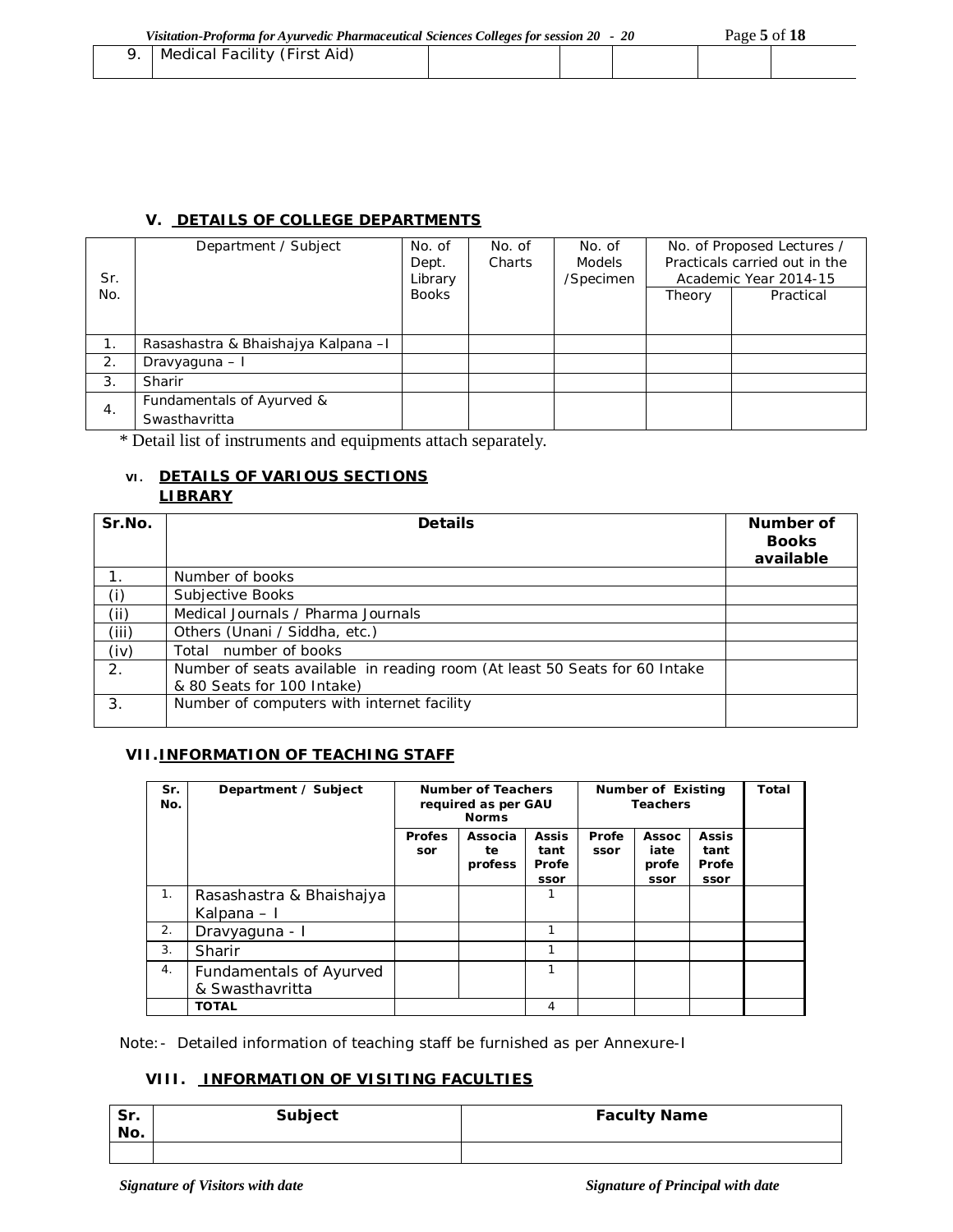|  |  | 그 사람들은 그 사람들은 그 사람들을 하고 있는 것 같은 사람들을 사용하는 것 같은 사람들을 하고 있다. 그 사람들은 그 사람들을 지켜 보고 있다. 그 사람들은 그 사람들은 그 사람들을 지켜 보고 |  |
|--|--|---------------------------------------------------------------------------------------------------------------|--|

Note:- Attach Separate sheet of Details of Visiting Faculties Annexure – II

## **IX. DETAILS OF TECHNICAL & OTHER STAFF**

| Sr.No.           | Department                | Post                              | Requirement      | Available |
|------------------|---------------------------|-----------------------------------|------------------|-----------|
| 1.               | Library                   | Librarian                         |                  |           |
|                  |                           | Assistant Librarian               |                  |           |
|                  |                           | Library Attendant or Peon         | $\overline{2}$   |           |
| $\mathcal{P}$    | College Office            | Clerical staff for administrative | 4                |           |
|                  |                           | and accounts services             |                  |           |
|                  |                           | Office Superintendent             |                  |           |
|                  |                           | Computer Data operator            |                  |           |
|                  |                           | Store keeper & Peon               |                  |           |
| 3.               | Rasa Shastra & Bhaishajya | Laboratory Technician             |                  |           |
|                  | Kalpana                   | Laboratory Attenders              |                  |           |
| $\overline{4}$ . | <b>Sharir</b>             | Laboratory Technician             |                  |           |
|                  |                           | <b>Laboratory Attenders</b>       |                  |           |
| 5.               | <b>Herbal Garden</b>      | Gardener                          |                  |           |
| 6.               |                           | <b>Cleaning Personal</b>          | 1 for Each Floor |           |
| <b>TOTAL</b>     |                           |                                   | 18               |           |

Note:- Detailed information of technical & other staff be furnished as per Annexure-II

# **X. ADDITIONAL REQUIREMENTS**

|     | <b>College Council</b>                       | Available / Not Available       |
|-----|----------------------------------------------|---------------------------------|
|     | No. of Members                               |                                 |
| ii. | Name of Members (Attach List)                |                                 |
| jj. | Yearly No. of Meetings                       |                                 |
| 2.  | Information regarding college website as per | Yes/No Please furnish the       |
|     | norms (Mention the website address)          | details of information uploaded |
|     |                                              | on College Website as per 9(3)  |
|     |                                              | of MSR.                         |

## **XI. SALARY INFORMATION OF TEACHERS**

| Sr.No.           | Pay Scale + Grade pay                | Tick whichever applicable    | <b>Remarks</b> |
|------------------|--------------------------------------|------------------------------|----------------|
| 1 <sub>1</sub>   | Mode of payment through Bank         | Yes/No (If no please mention |                |
|                  |                                      | reason thereof)              |                |
| 2.               | Pay Scale + Grade pay                | Pay Scale + Grade pay of     |                |
|                  |                                      | Professor                    |                |
|                  |                                      | Pay Scale + Grade pay of     |                |
|                  |                                      | Associate Professor          |                |
|                  |                                      | Pay Scale + Grade pay of     |                |
|                  |                                      | <b>Assistant Professor</b>   |                |
| 3.               | Existing pay scale of teaching staff | State Govt./UGC/others       |                |
| $\overline{4}$ . | Teachers promotion policy as per     | Yes/No (If no please mention |                |
|                  | norms of GAU                         | reason thereof)              |                |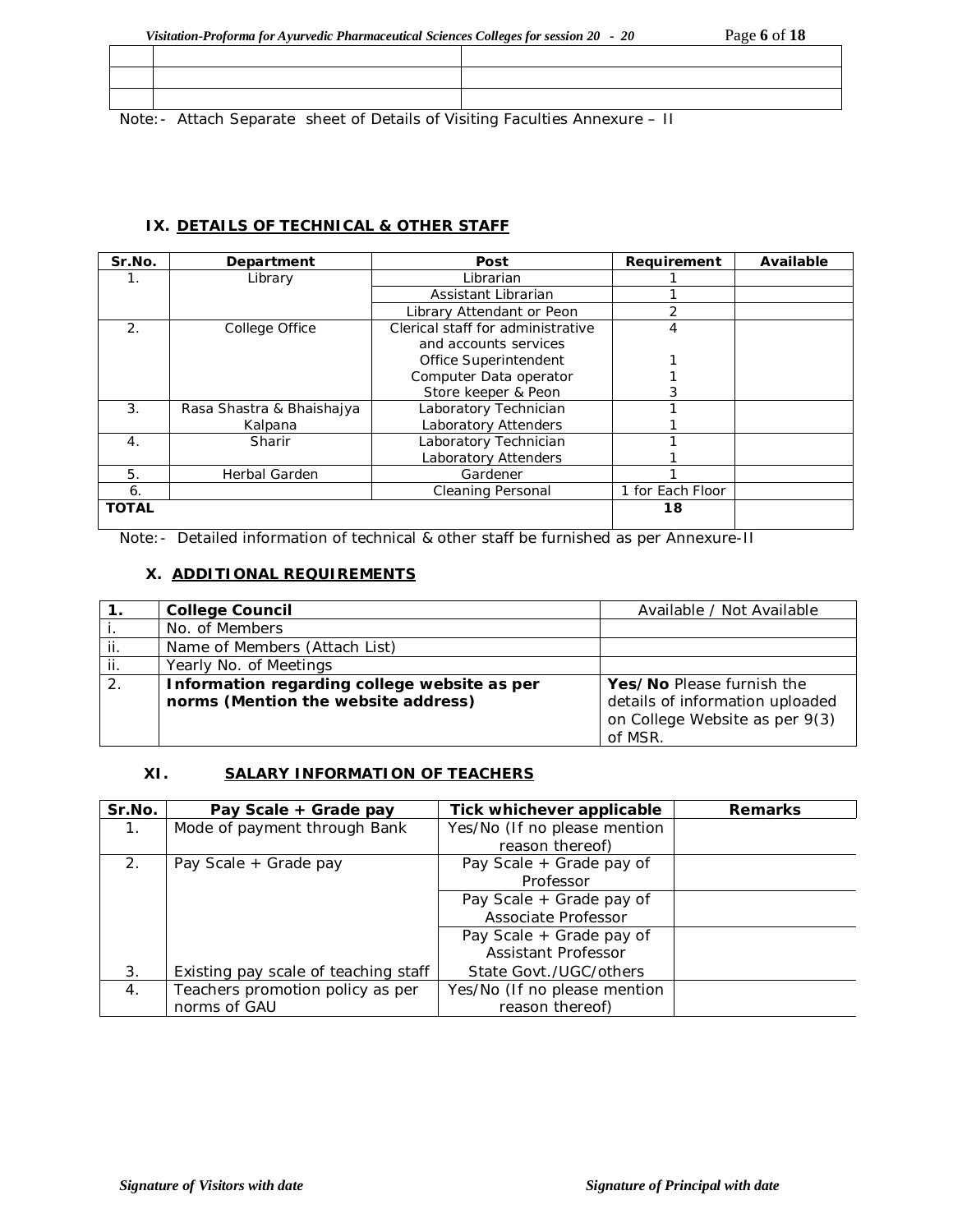# **IX. FINANCIAL INFORMATION**

| MONTH WISE EXPENDITURE FROM 1 <sup>ST</sup> JAN 20 TO 31 <sup>ST</sup> DEC 20 |                                   |              |                     |                |                |             |                       |                |                   |
|-------------------------------------------------------------------------------|-----------------------------------|--------------|---------------------|----------------|----------------|-------------|-----------------------|----------------|-------------------|
| Sr. No                                                                        | Month                             | Total salary | <b>Total salary</b> | Total          | Total          | Total       | <b>Total purchase</b> | Total purchase | <b>Building</b>   |
|                                                                               |                                   | of teaching  | of non              | expenditure on | expenditure    | expenditure | of raw drugs          | of Lab         | construction and  |
|                                                                               |                                   | staff        | teaching            | purchase of    | on furniture & | <b>on</b>   |                       | chemicals      | other expenditure |
|                                                                               |                                   |              | staff               | new books      | fixtures       | equipments  |                       |                |                   |
|                                                                               |                                   |              |                     |                |                | &           |                       |                |                   |
|                                                                               |                                   |              |                     |                |                | instruments |                       |                |                   |
|                                                                               | January                           |              |                     |                |                |             |                       |                |                   |
| $\overline{2}$                                                                | February                          |              |                     |                |                |             |                       |                |                   |
| 3                                                                             | March                             |              |                     |                |                |             |                       |                |                   |
| 4                                                                             | April                             |              |                     |                |                |             |                       |                |                   |
| 5                                                                             | May                               |              |                     |                |                |             |                       |                |                   |
| 6                                                                             | June                              |              |                     |                |                |             |                       |                |                   |
| $\overline{7}$                                                                | July                              |              |                     |                |                |             |                       |                |                   |
| 8                                                                             | August                            |              |                     |                |                |             |                       |                |                   |
| 9                                                                             | September                         |              |                     |                |                |             |                       |                |                   |
| 10 <sub>1</sub>                                                               | October                           |              |                     |                |                |             |                       |                |                   |
| 11                                                                            | <b>November</b>                   |              |                     |                |                |             |                       |                |                   |
| 12                                                                            | December                          |              |                     |                |                |             |                       |                |                   |
|                                                                               | <b>Total</b>                      |              |                     |                |                |             |                       |                |                   |
|                                                                               | <b>GRAND TOTAL OF EXPENDITURE</b> |              |                     |                |                |             |                       |                |                   |
| from $1st$ Jan 20 to $31st$ Dec                                               |                                   |              |                     |                |                |             |                       |                |                   |
| 20                                                                            |                                   |              |                     |                |                |             |                       |                |                   |
| TOTAL INCOME from 1 <sup>st</sup> Jan 20                                      |                                   |              |                     |                |                |             |                       |                |                   |
| to $31st$ Dec 20                                                              |                                   |              |                     |                |                |             |                       |                |                   |
|                                                                               |                                   |              |                     |                |                |             |                       |                |                   |
|                                                                               |                                   |              |                     |                |                |             |                       |                |                   |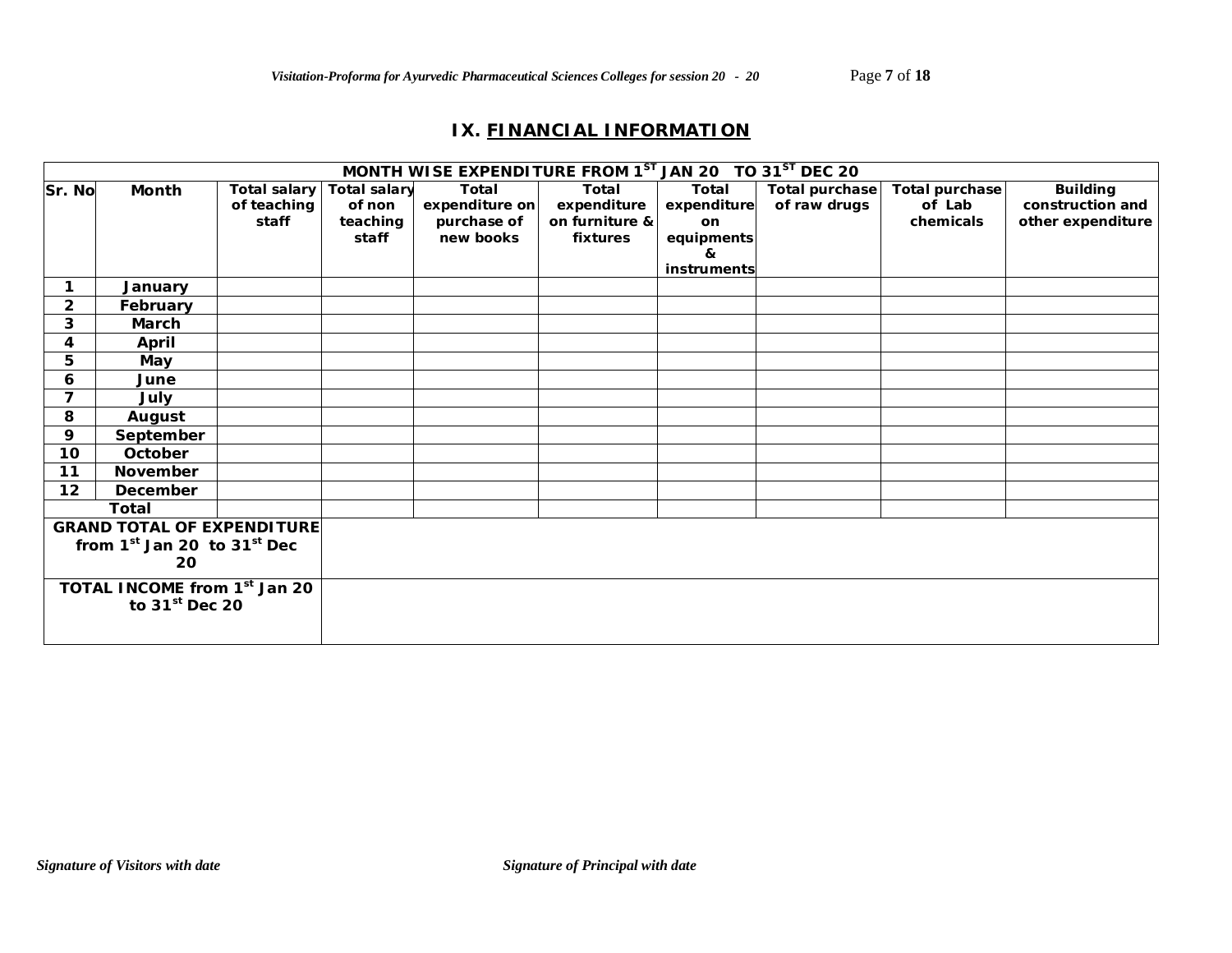## **SECTION C OTHER ALLIED & INFRASTRUCTURE REQUIREMENTS**

## **I. SPORTS AND GAMES FACILITY**

| Sports and Games Facility – available / not available<br>. |  |
|------------------------------------------------------------|--|

## **II. TRANSPORT FACILITY**

Transport facility – available/not available

#### **III. PROGRESS MADE BY THE INSTITUTION IN LAST TWO YEARS ON SALIENT POINTS**

| S.<br>No. | <b>Important Information of College</b>     | Progress made by college |
|-----------|---------------------------------------------|--------------------------|
| 1.        | Construction of college and hospital        |                          |
|           | building                                    |                          |
| 2.        | Appointment of Teaching staff               |                          |
| 3.        | Appointment of Non-Teaching staff           |                          |
| 4.        | Expansion of various departments of college |                          |
| 5.        | Expansion of Herbal Garden, Plantation of   |                          |
|           | New Plants                                  |                          |
| 6.        | Any national/international/state level      |                          |
|           | seminars, ROTP, etc.                        |                          |
| 7.        | Publication by college and teaching staff   |                          |
| 8.        | Research activities if any                  |                          |
| 9.        | Awards won by teaching staffs and students  |                          |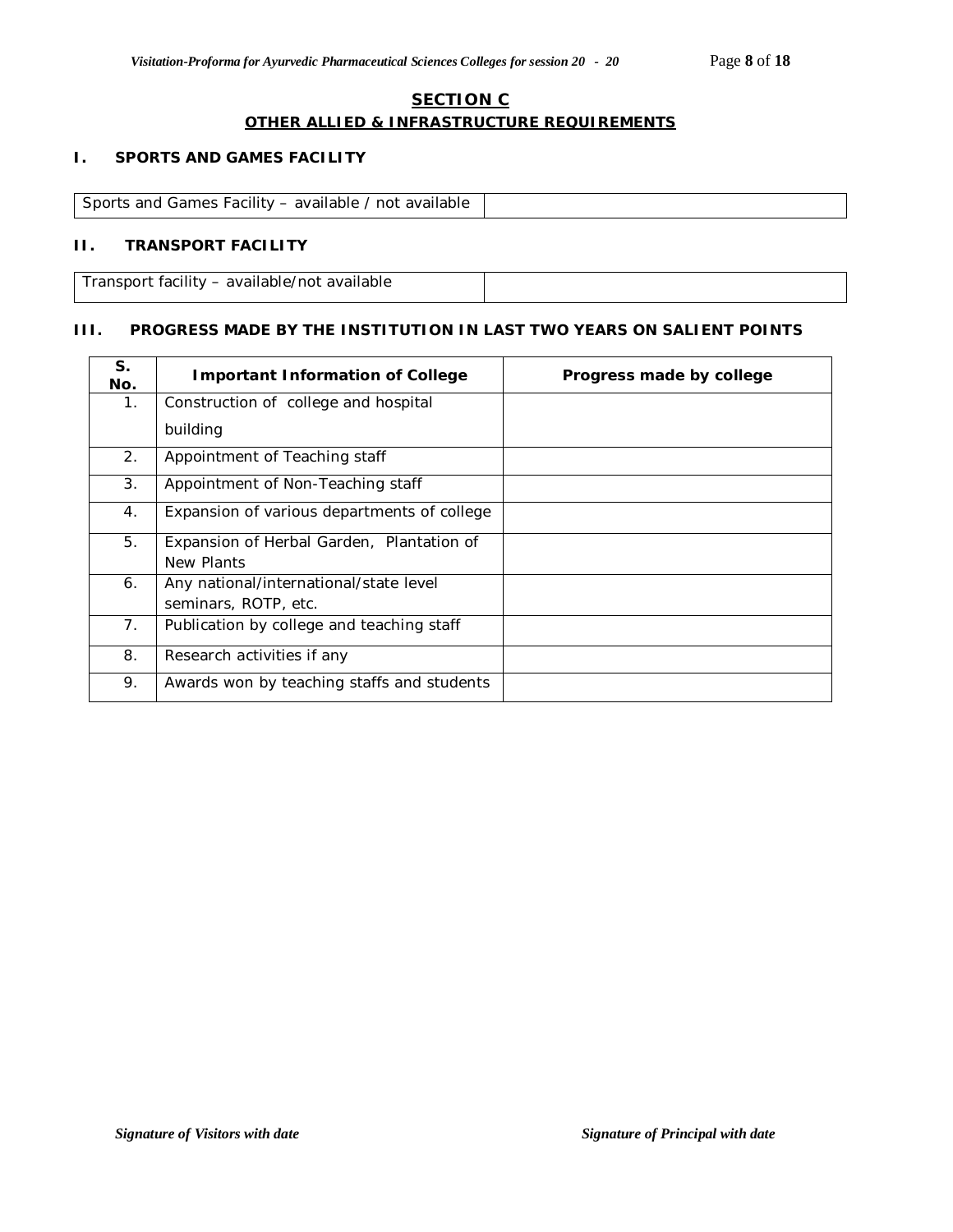#### **IV. Declaration of Principal of the College**

| s/o Shri                               | Principal.                                                                                                      |
|----------------------------------------|-----------------------------------------------------------------------------------------------------------------|
|                                        | (name of the College) solemnly writing that if any information provided by me in Proforma and                   |
|                                        | <b>Annexures</b> found false, I shall be held responsible in the matter. I shall have no objection if any legal |
| action is taken by the GAU against me. |                                                                                                                 |

Signature of Principal

Place: Name with Stamp and Contract Contract Contract Contract Contract Contract Contract Contract Contract Contract Contract Contract Contract Contract Contract Contract Contract Contract Contract Contract Contract Contra

## **VII. Declaration of Secretary/President of the Trust / Society of the College**

I, \_\_\_\_\_\_\_\_\_\_ \_\_\_\_\_\_ \_\_ s/o Shri \_ \_\_\_\_\_\_\_\_\_\_\_\_\_\_\_ Secretary/President,

\_\_\_\_\_\_\_\_\_\_\_ \_\_ (name of the Society) solemnly state that, looking after the management of the college & hospital. The information provided by the Principal in the Proforma and **Annexures** are true. If any information provided by the Principal found false the undersigned has no objection for any legal action initiated by the GAU against the Principal and me.

Signature of Secretary/President

Dated\_\_\_\_\_\_\_ Place:\_\_\_\_\_\_\_\_\_\_\_\_ Name with Stamp

Dated\_\_\_\_\_\_\_\_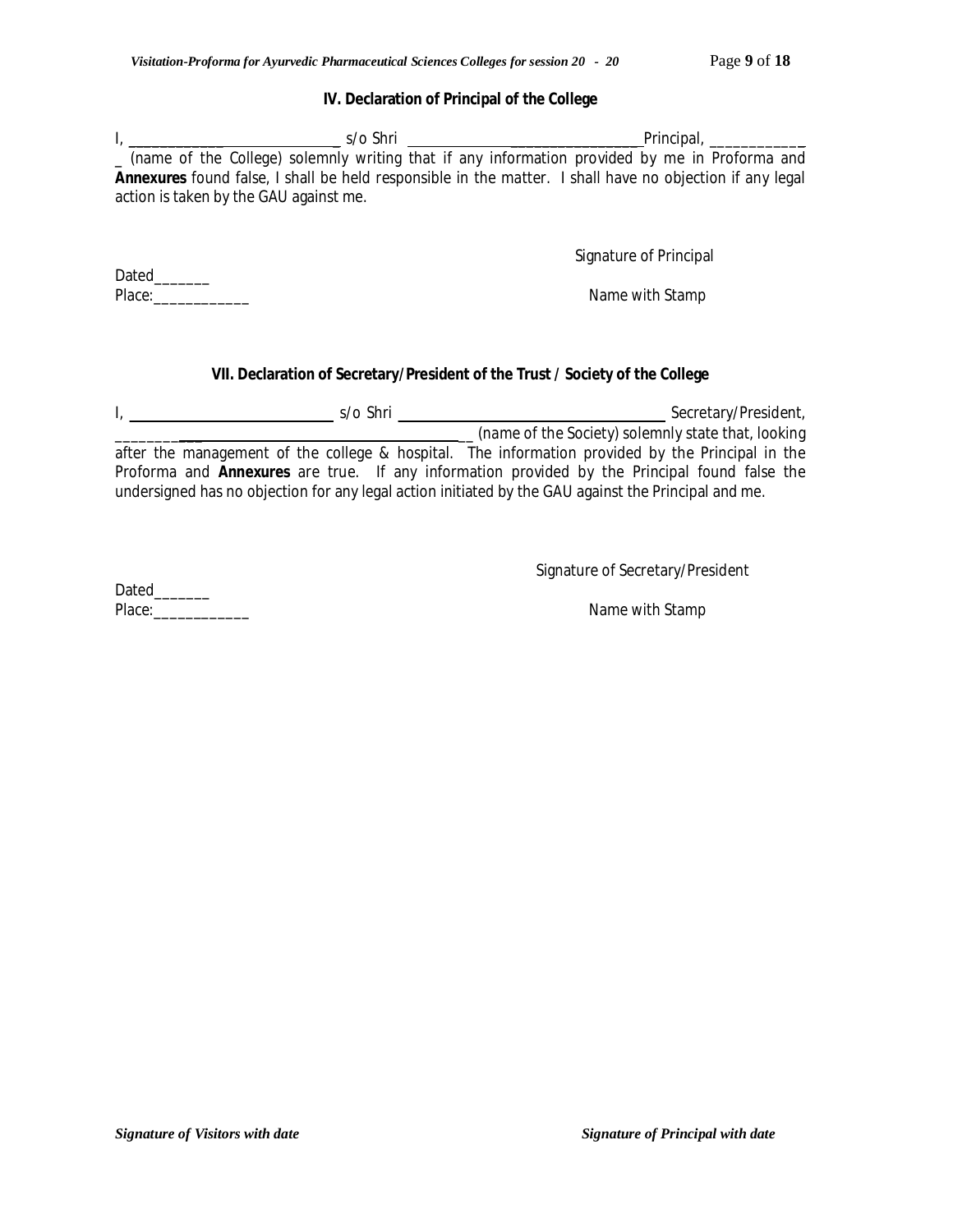## *Visitation-Proforma for Ayurvedic Pharmaceutical Sciences Colleges for session 20 - 20* Page **10** of **18 LIST OF ANNEXURES TO BE SUBMITTED BY COLLEGE**

| Sr.No.           | Annexure<br><b>Number</b> | Name of the Annexure                                                  |
|------------------|---------------------------|-----------------------------------------------------------------------|
| $\mathbf{1}$ .   | Annexure-I                | Proforma to furnish the details of Teaching Staff                     |
| 2.               | Annexure-II               | Details of Visiting Faculties                                         |
| 2.               | Annexure-III              | Proforma to furnish the details of Non-Teaching & Other Staff         |
| 3.               | Annexure - IV             | Details of Equipment & Instruments for various sections of College    |
|                  | A)                        | Rasashastra & Bhaishajya Kalpana Laboratory (Teaching)                |
|                  | B)                        | Dravyaguna                                                            |
|                  | C)                        | Sharir                                                                |
| $\overline{4}$ . | Annexure-V                | Notarized Affidavit to be filled up by Newly Appointed Teachers after |
|                  |                           | last visitation in the given format                                   |
|                  | Annexure VI               | Soft copy (in CD/DVD) and hard copy group photographs with            |
| 5.               |                           | Teaching staff and non-teaching staff of College and the visiting     |
|                  |                           | faculties separately. The name of each staff member should be         |
|                  |                           | mentioned on the bottom of the photograph.                            |
| 6.               | Annexure VII              | Soft copy (in CD/DVD) of Annexure-I (Details of Teaching Staff) in MS |
|                  |                           | Excel (.xls or .xlsx) format                                          |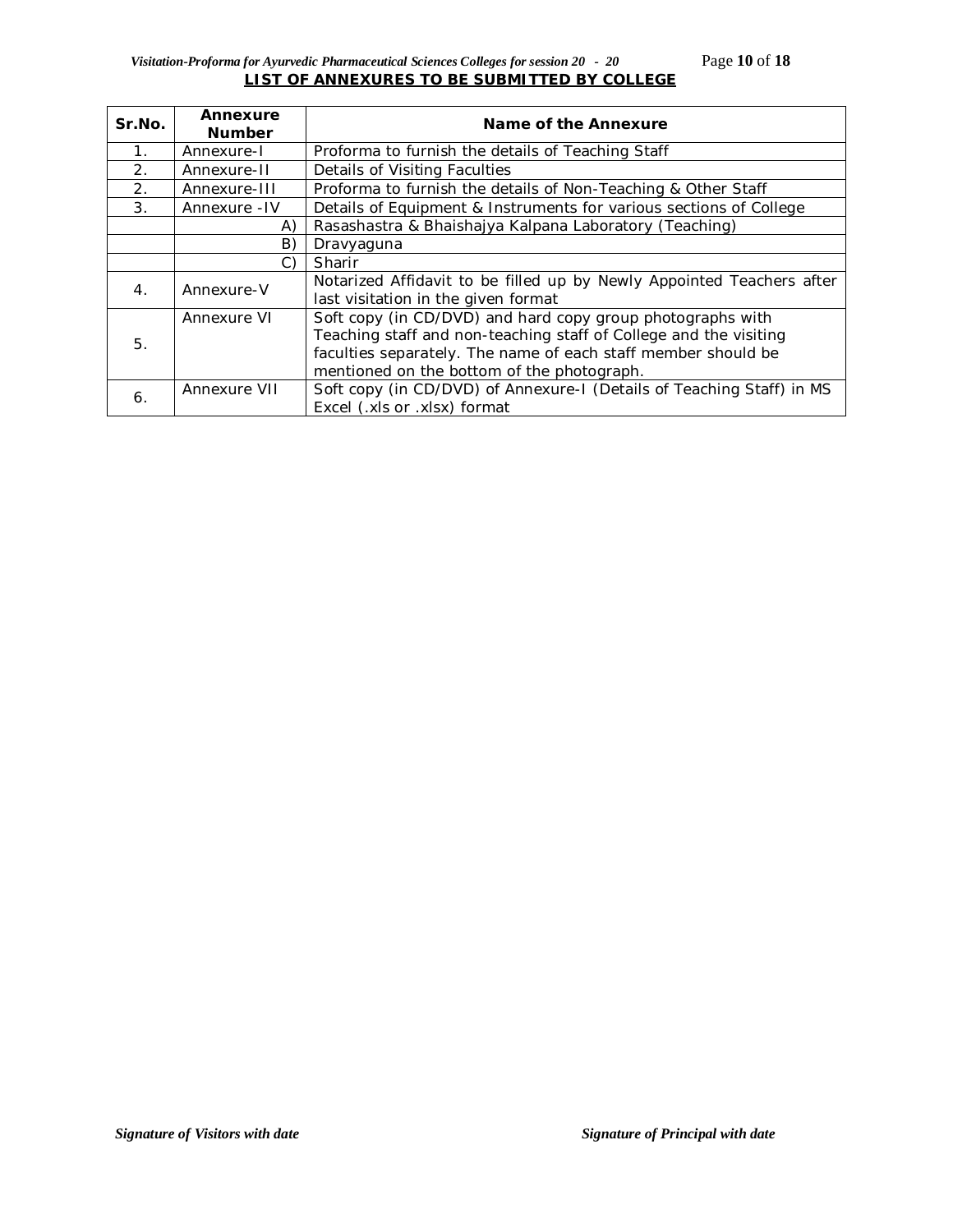#### **ANNEXURE-I**

#### *PROFORMA TO FURNISH THE DETAILS OF TEACHING STAFF*

| Sr.<br>No. | Ф            | Name of the<br>Teacher<br>ω | Φ<br>ğ                     | ≞             | £<br>ä<br>৳<br>Date | $\hat{\phantom{0}}$<br><u>ه</u> .<br>٠<br>æ<br>∝<br>∉<br>><br>÷<br>-<br><br>ø<br>Ō<br><b>d</b> | ₽<br>⊽"<br>ication<br>(Univer<br><u>ෆ</u><br>∾<br>မ္မ<br>5 | ⊂                      | chronological<br>order (1 <sup>st</sup><br>till date)<br>atior | Date wise details<br>of Experience in<br>appointment to<br>ω | $\frac{1}{6}$<br>4 | سد       | n      | n<br>τ | త<br>ਠ<br>≃<br>᠊ᢐ<br>ທ≝<br>↬ | uer<br>Branch<br>dmu<br><b>xx</b><br>E.<br>Ban<br>২ চ | ₾<br>Mobil<br>& Mer<br>සි<br>par<br>FTeë<br>৳<br>È<br>z<br>ত্ৰ | Photograph<br>of Teacher<br>(Attested<br>by the<br>Principal) | Signature<br>of Teacher<br>(At the<br>time of<br>visitation) |
|------------|--------------|-----------------------------|----------------------------|---------------|---------------------|------------------------------------------------------------------------------------------------|------------------------------------------------------------|------------------------|----------------------------------------------------------------|--------------------------------------------------------------|--------------------|----------|--------|--------|------------------------------|-------------------------------------------------------|----------------------------------------------------------------|---------------------------------------------------------------|--------------------------------------------------------------|
|            | ã۵<br>z<br>Ō | Ф<br>⊷<br>n<br>훈            | ÷.<br>Φ<br>᠊ᠣ<br>mid<br>Ni | $\sigma$<br>ட |                     | ပ<br>≔<br>∍<br>$\overline{\phantom{0}}$                                                        | ದ<br>O<br>主                                                | ىد<br>⊆<br>(dd/mi<br>≏ | ã<br>esi,                                                      | ඉ<br>ð<br>-<br>흥<br>z                                        | దొ⊙                | ٠<br>ര റ | ≃<br>ಸ | ۹      | $\circ$<br>ω<br>ත<br>ᄛᆴ      | ialary<br>Name                                        | Ф<br>ء<br>Telephon<br>Num                                      |                                                               |                                                              |

**Note: Please download a copy of Annexure I in MS Excel Format (.xls) from the university Website www.ayurveduniversity.edu.in and**  fill up the details and annex the same as softcopy in the form of CD/DVD as Annexure VII. Enclose a Printed / hard copy of the same as **ANNEXURE I** and attach the certified copies of UG Registration Certificates, experience certificates, joining Report, Relieving Order, Form No. 16 and all other relevant documents and original notarized affidavit.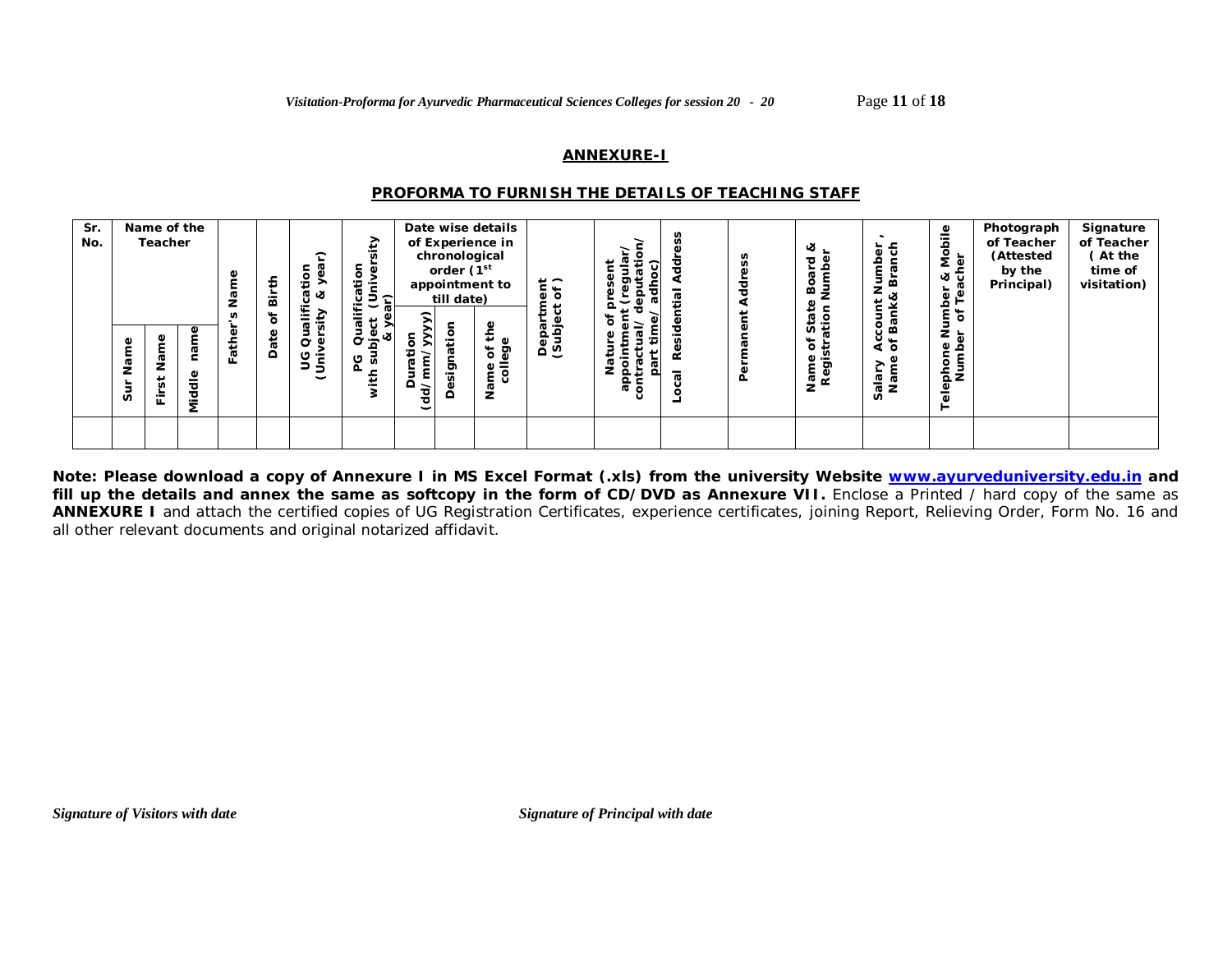## **ANNEXURE-II** *DETAILS OF VISITING FACULTIES*

| Sr.<br>No. | Name<br>Sur | Name of the<br><b>Teacher</b><br>ω<br>z<br>∸<br>ш | G<br>Φ<br>ᄛ<br>ठ<br>Š | Φ<br>Father | ₹<br>ä<br>৳<br>Date | $\widehat{\phantom{a}}$<br>ω<br>Φ<br>÷<br>ത ക<br>><br>$\overline{\phantom{0}}$<br>$\mathbf{v}$<br>৳<br>U<br>ပ<br>څ | ₽<br>⊽"<br>ication<br>(Univer<br>ır)<br>$\check{ }$<br>ō<br>Qual<br>υ<br>Φ<br>ಷ<br>5<br>ದ<br>υ<br>흋 | $\widehat{\phantom{a}}$<br>╭<br>āti<br>۵<br>$\check{d}$ | chronological<br>order (1 <sup>st</sup><br>till date)<br><u>ैं</u><br>پ<br>ট্য<br>n<br>≏ | Date wise details<br>of Experience in<br>appointment to<br>Φ<br>∓<br>Φ<br>ଟ୍ର<br>ð<br>$\overline{5}$<br>Φ<br>≿. | $rac{\pi}{6}$<br>epa<br>(Subj | దా<br>0<br>ة:<br>Ñ,<br>윤륜<br>σō | œ<br>σ | ਹ | ∝<br>ত<br>⋒<br>⊷<br>ø<br>n.<br>ð<br>∓<br>ත<br>ᇹᄚ | lumber<br>Branch<br>count M<br>Bank&<br>$\sharp$<br>९<br>१०<br>alary<br>Name | ౨<br>Mobil<br>፟፼<br>త ర్<br>ස<br>Number<br>er of Tea<br>Ф<br>elephone<br>Numbe | Photograph<br>of Teacher<br>(Attested<br>by the<br>Principal) | Signature<br>of Teacher<br>(At the<br>time of<br>visitation) |
|------------|-------------|---------------------------------------------------|-----------------------|-------------|---------------------|--------------------------------------------------------------------------------------------------------------------|-----------------------------------------------------------------------------------------------------|---------------------------------------------------------|------------------------------------------------------------------------------------------|-----------------------------------------------------------------------------------------------------------------|-------------------------------|---------------------------------|--------|---|--------------------------------------------------|------------------------------------------------------------------------------|--------------------------------------------------------------------------------|---------------------------------------------------------------|--------------------------------------------------------------|
|            |             |                                                   |                       |             |                     |                                                                                                                    |                                                                                                     |                                                         |                                                                                          |                                                                                                                 |                               |                                 |        |   |                                                  |                                                                              |                                                                                |                                                               |                                                              |

**Note: Please download a copy of Annexure II in MS Excel Format (.xls) from the university Website www.ayurveduniversity.edu.in and**  fill up the details and annex the same as softcopy in the form of CD/DVD as Annexure VII. Enclose a Printed / hard copy of the same as **ANNEXURE II** and attach the certified copies of UG Registration Certificates, experience certificates, joining Report, Relieving Order, Form No. 16 and all other relevant documents and original notarized affidavit.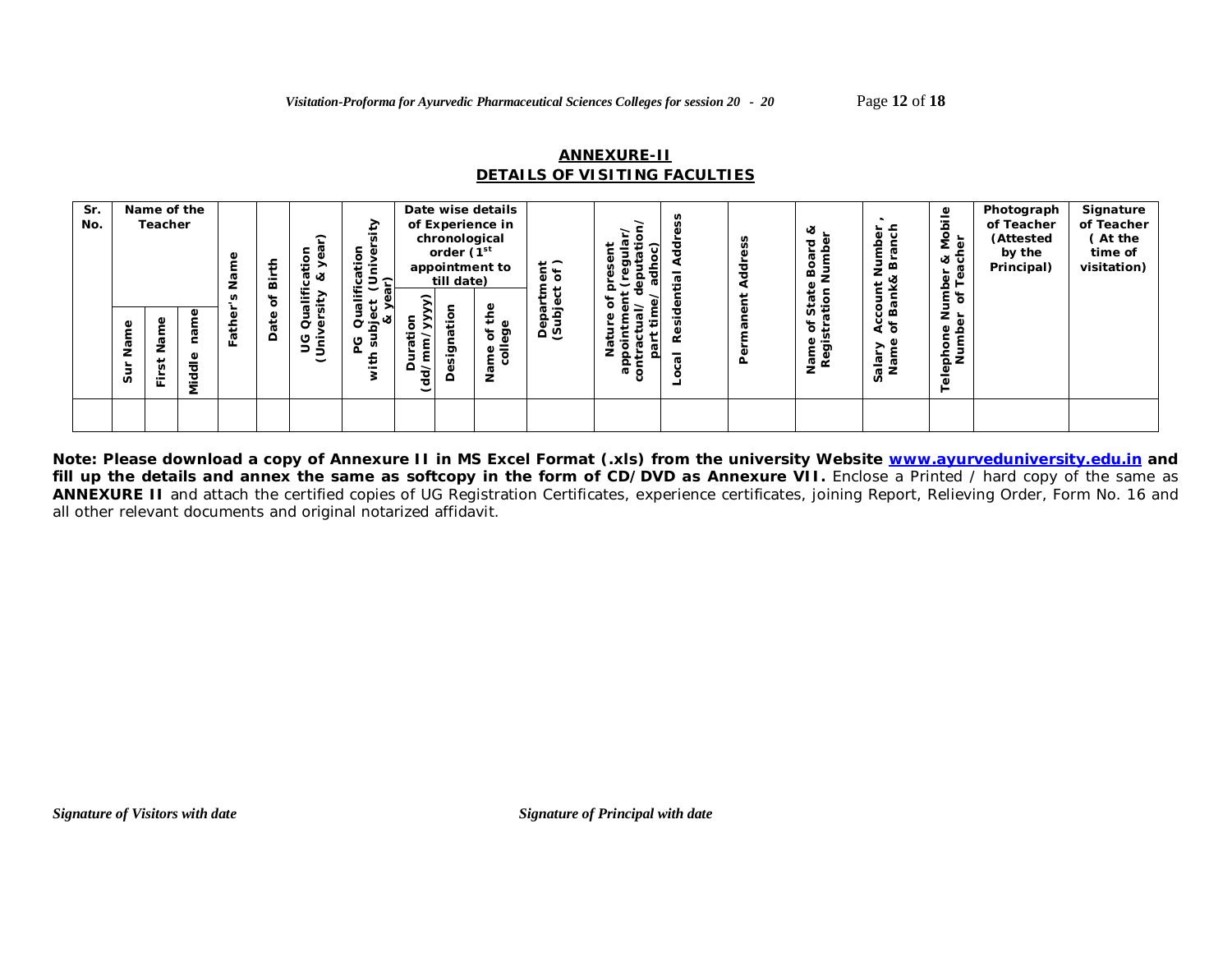## **ANNEXURE-III**

#### **PROFORMA TO FURNISH THE DETAILS OF NON – TEACHING & OTHER STAFF**

| Sr.No. | Name of<br>Employee | <b>Father's</b><br>Name | Qualification | Date of<br>Appointment | Nature of<br>Appointment<br>(regular/<br>contractual/<br>Part time) | Designation | Name of<br>working<br>department | Pav<br>Scale |
|--------|---------------------|-------------------------|---------------|------------------------|---------------------------------------------------------------------|-------------|----------------------------------|--------------|
|        |                     |                         |               |                        |                                                                     |             |                                  |              |

#### **ANNEXURE - IV**

#### **DETAILS OF EQUIPMENT AND INSTRUMENTS FOR VARIOUS SECTIONS OF COLLEGE**

#### **A) RASASHASTRA & BHAISHAJYA KALPANA DEPARTMENT**

#### **Essential Requirement**

| Sr.<br>No.       | Name                                                                                                                                                         | <b>Minimum</b><br>Requirement                | Number of<br><b>Instruments</b><br>and<br>Equipments<br>available |
|------------------|--------------------------------------------------------------------------------------------------------------------------------------------------------------|----------------------------------------------|-------------------------------------------------------------------|
| 1.               | Khalva Yantra                                                                                                                                                |                                              |                                                                   |
|                  | Granite/Stone<br>(Ardhachandrakara -boat shape)<br>Length 35.5cm (upper part), 25.5 cm<br>(base),<br>Breadth $-21$ cm,<br>Height - 12 cm                     | 03                                           |                                                                   |
|                  | Iron<br>(Ardhachandrakara -boat shape)<br>Length 35.5cm (upper part), 25.5 cm<br>(base),<br>Breadth $-21$ cm,<br>Height - 12 cm                              | 10                                           |                                                                   |
|                  | Porcelain<br>Vartula - (round shape) Big (Int. Dia.<br>$18.5 \text{ cm}$ ,<br>Medium (Int. Dia.16.5 cm),<br>Small (Int. Dia. 13.5 cm)                        | 05<br>06<br>06                               |                                                                   |
| 2.               | Udukhal yantra                                                                                                                                               | 05                                           |                                                                   |
| $\overline{3}$ . | Gas Stove<br>Single<br>Big                                                                                                                                   | $10 + 01$<br>02                              |                                                                   |
| 4.               | <b>Utensils</b><br>S.S. pateela-<br>$1/2$ It.<br>$1$ It.<br>$1 - 1/2$ It.<br>$2$ It.<br>$3$ It.<br>S.S. Dishes (tras)<br>S.S. bowls (katori)-<br>Medium size | 06<br>06<br>06<br>06<br>06<br>02<br>01 dozen |                                                                   |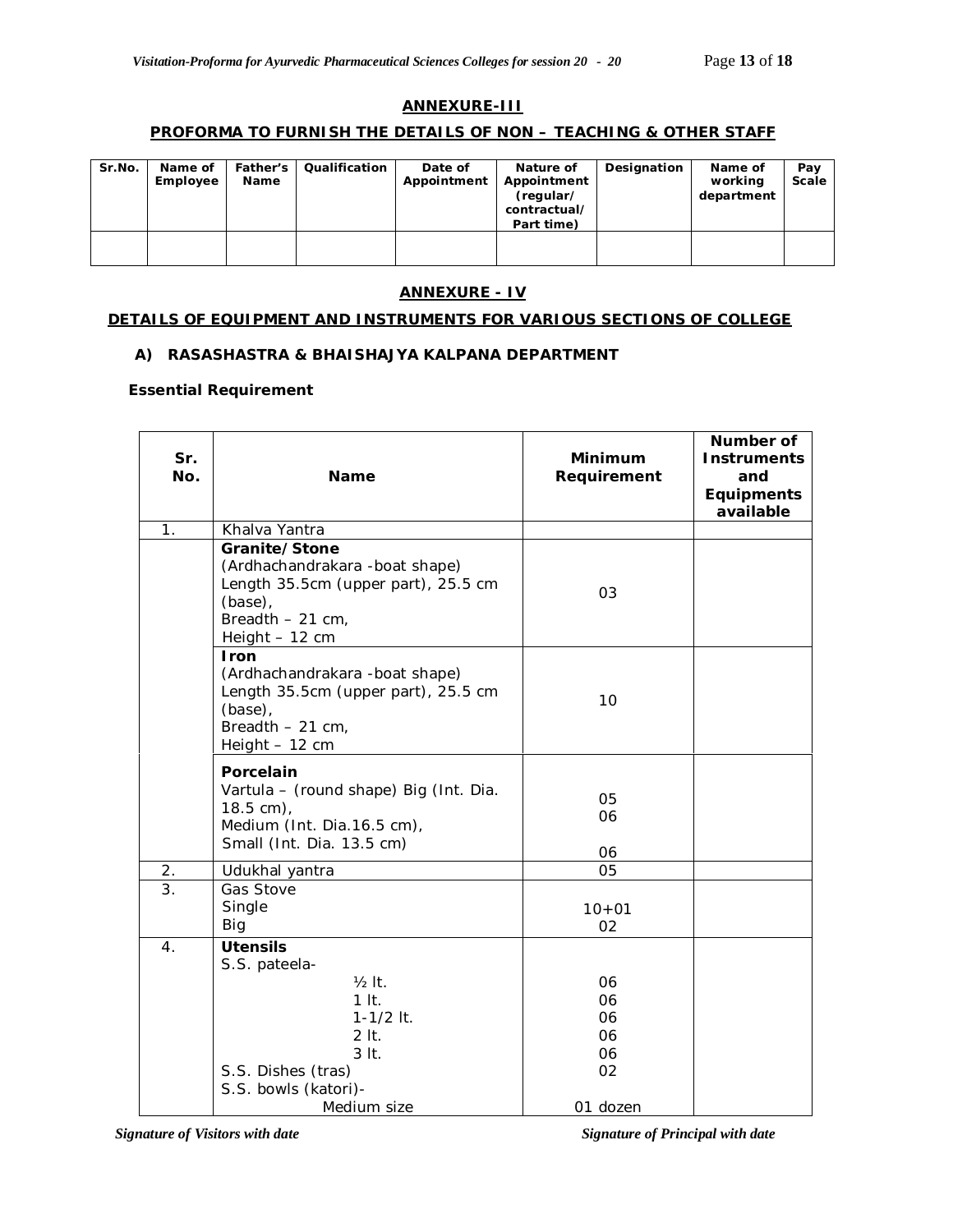|     | Visitation-Proforma for Ayurvedic Pharmaceutical Sciences Colleges for session 20 - 20 |          | Page 14 of 18 |
|-----|----------------------------------------------------------------------------------------|----------|---------------|
|     | S.S. flat dishes (Lids for                                                             |          |               |
|     | pateela) various sizes                                                                 | 15       |               |
|     | S.S. Glass-                                                                            |          |               |
|     | Medium size                                                                            | 01 dozen |               |
|     | S.S. spoons-                                                                           |          |               |
|     | Medium size                                                                            | 02 dozen |               |
|     | S.S. tavitha-                                                                          |          |               |
|     | Medium size                                                                            | 10       |               |
|     | S.S. ladle (Chammach)                                                                  | 01 dozen |               |
|     | Samdansha yantra                                                                       | 01 dozen |               |
|     | Knives                                                                                 | 01 dozen |               |
|     | S.S. Cutter                                                                            | 02       |               |
|     | Gas lighter                                                                            | 10       |               |
|     | Axe                                                                                    | 01       |               |
|     | Porcelain jar                                                                          |          |               |
|     | 15 lt.                                                                                 | 01       |               |
|     | Iron kadai- Big                                                                        | 02       |               |
| 5.  | Measuring Equipments Different Sizes                                                   |          |               |
|     | Glass - 50 ml.                                                                         |          |               |
|     | 100 ml.                                                                                | 06       |               |
|     | Plastic-500 ml.                                                                        | 06       |               |
|     | 1000 ml.                                                                               | 05       |               |
|     | Glass beaker                                                                           | 03       |               |
|     | 250 ml.                                                                                |          |               |
|     |                                                                                        | 02       |               |
| 6.  | Electronic weighing machine                                                            | 01       |               |
| 7.  | Physical balance                                                                       | 01       |               |
| 8.  | Sieves (Assorted Nos. & Size)                                                          | 02 sets  |               |
| 9.  | Mixture Grinder                                                                        | 02       |               |
| 10. | Juice Extractor                                                                        | 01       |               |
| 11. | Musha (Crucible)                                                                       | 01       |               |
| 12. | YANTRAS                                                                                |          |               |
|     | Dola Yantra-                                                                           |          |               |
|     | rods required                                                                          | 10       |               |
|     | Putas (Different kind)                                                                 |          |               |
| 13. | Gaja puta                                                                              | 01       |               |
|     | Varaha puta                                                                            | 01       |               |
|     | Earthen vessel-                                                                        |          |               |
| 14. | Sarava                                                                                 | 01 dozen |               |
| 15. | Enamel Trays (Medium size)                                                             | 10       |               |
| 16. | Cupboard                                                                               | 01       |               |
|     | Jars (For storage)                                                                     |          |               |
|     | $1/2$ It.                                                                              | 02 dozen |               |
| 17. | $1$ It.                                                                                | 02 dozen |               |
|     | $2$ It.                                                                                | 01 dozen |               |
| 18. | Racks with 3-shelves                                                                   | 02       |               |
| 19. | PH Strips                                                                              | 01 Set   |               |
| 20. | Refrigerator                                                                           | 01       |               |
|     |                                                                                        |          |               |

# **Desirable Requirement**

| Sr.<br>No<br>٠ | <b>Name</b>                | Minimum<br>Requirement | Number of Instruments and<br>Equipments available |
|----------------|----------------------------|------------------------|---------------------------------------------------|
|                | Audio-Visual<br>equipments | O٢                     |                                                   |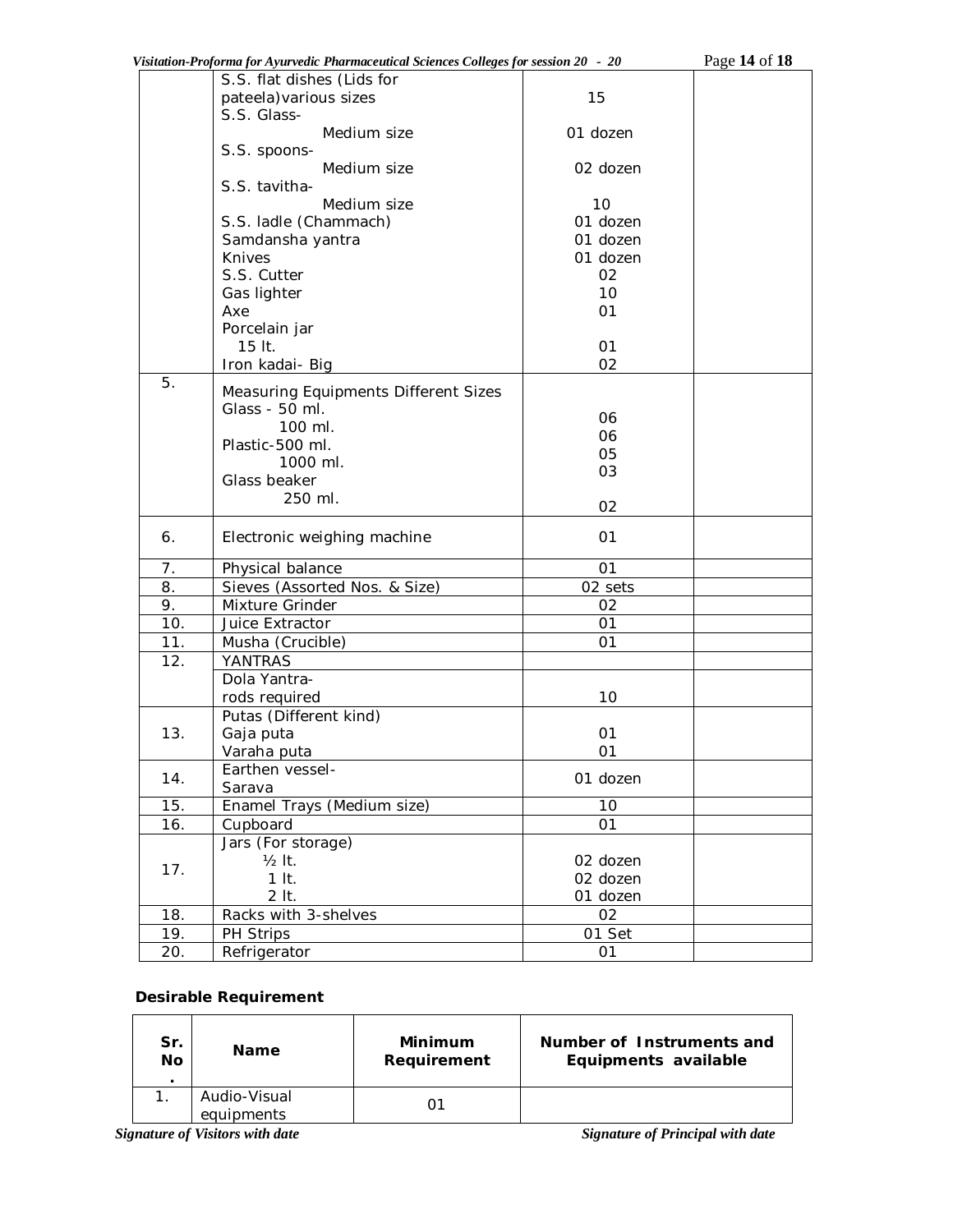| <u>.</u> | Digital<br>Camera |  |  |
|----------|-------------------|--|--|
|----------|-------------------|--|--|

### **B) SHARIR DEPARTMENT**

#### **ANATOMY (RACHANA SHARIR)**

| Sr.<br>No. | Required Models / Organs      | <b>Minimum</b><br>Requirements | Number of Models /<br><b>Organs Available</b> |
|------------|-------------------------------|--------------------------------|-----------------------------------------------|
| 1.         | Human Skeleton (Articulated)  |                                |                                               |
|            | Male                          |                                |                                               |
|            | Female                        |                                |                                               |
| 2.         | Models - a. Digestive System  |                                |                                               |
|            | b. Respiratory System         |                                |                                               |
|            | c. Blood Circulatory System   |                                |                                               |
|            | (Cardio Vascular System)      |                                |                                               |
|            | d. Urinary System (Kidney     |                                |                                               |
|            | With Bladder)                 |                                |                                               |
|            | e. Male Reproductive System   |                                |                                               |
|            | f. Female Reproductive System |                                |                                               |
|            | g. Human Nervous System       |                                |                                               |
|            | h. Spinal Cord                |                                |                                               |
|            | i. Human Brain                |                                |                                               |
|            | j. Human Nose                 |                                |                                               |
|            | k. Human Eye                  |                                |                                               |
|            | I. Human Ear                  |                                |                                               |
| 3.         | Organs - a. Stomach           |                                |                                               |
|            | b. Liver                      |                                |                                               |
|            | c. Duodenum with Pancreas     |                                |                                               |
|            | d. Small and Large Intestine  |                                |                                               |
|            | e. Heart                      |                                |                                               |
|            | f. Kidney                     |                                |                                               |
|            | g. Lungs                      |                                |                                               |

## **PHYSIOLOGY (KRIYA SHARIR)**

|    | Sr. No. Essential Instruments and Equipments | <b>Minimum</b><br><b>Requirements</b> | Number of<br><b>Instruments and</b><br><b>Equipments</b><br>available |
|----|----------------------------------------------|---------------------------------------|-----------------------------------------------------------------------|
| 1. | <b>Compound Microscopes</b>                  | 4                                     |                                                                       |
| 2. | Sahli's Haemoglobinometer                    | 5                                     |                                                                       |
| 3. | Haemocytometer                               | 5                                     |                                                                       |
| 4. | Stop watches                                 |                                       |                                                                       |
| 5. | <b>Microslides</b>                           | 2 boxes                               |                                                                       |
| 6. | Cover slips, glassware                       |                                       |                                                                       |
| 7. | Urinometer                                   | 5                                     |                                                                       |
| 8. | Containers of Urine (Plastic Beaker -        | 5                                     |                                                                       |
|    | 250ml)                                       |                                       |                                                                       |
| 9. | Prepared Slides - a. Different types of      | 5                                     |                                                                       |
|    | WBC.                                         | 5                                     |                                                                       |
|    | b. RBC                                       | 5                                     |                                                                       |
|    | c. Platelets                                 |                                       |                                                                       |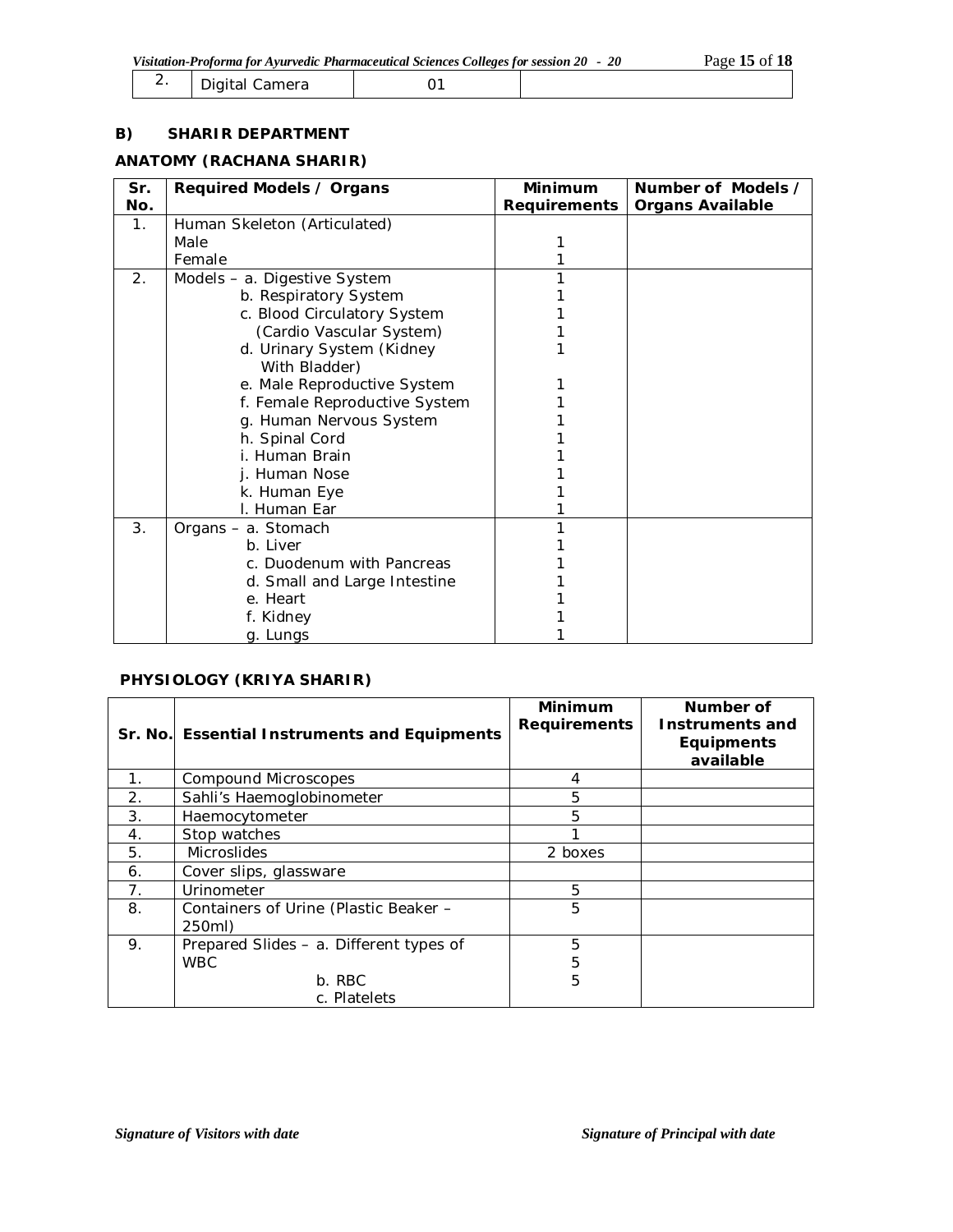# **A) SHARIR DEPARTMENT**

| Sr. No. | Name of Chemical    | <b>Minimum Requirements</b> |
|---------|---------------------|-----------------------------|
|         | Conc. HCI           | 500ml                       |
|         | Benedict's solution | 100 <sub>m</sub>            |
|         | paraffin wax oil    | 100 <sub>ml</sub>           |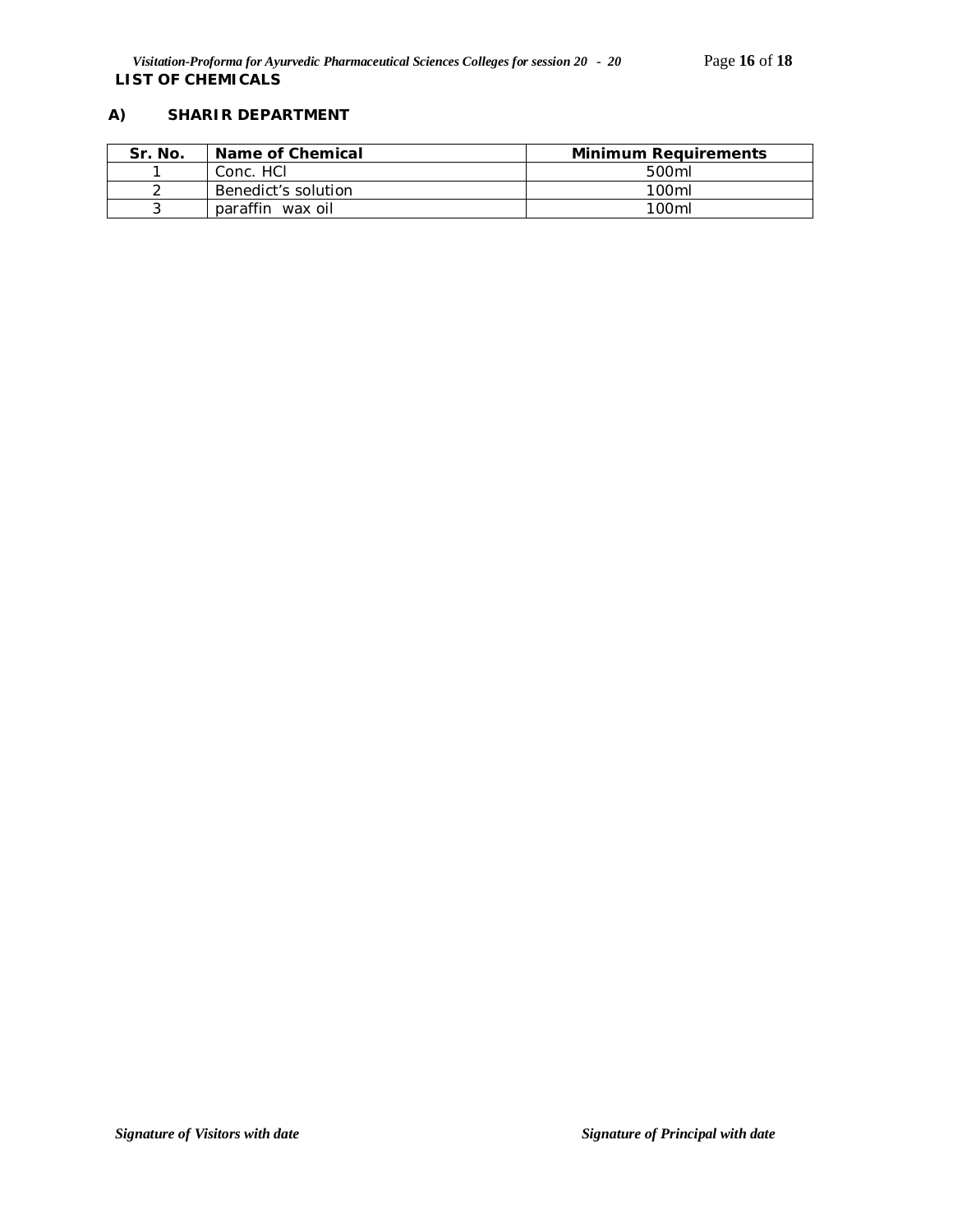#### **ANNEXURE V**

## **NOTARISED AFFIDAVIT TO BE FILLED UP BY NEWLY APPOINTED TEACHERS**

| Pass Port   |
|-------------|
| Size        |
| Photograph  |
| (To be      |
| attested by |
| Principal)  |

| Sr.<br>No.     | <b>Information of Teacher</b>                                                                                             |                                            | To be filled up by Teacher                            |                         |             |                        |
|----------------|---------------------------------------------------------------------------------------------------------------------------|--------------------------------------------|-------------------------------------------------------|-------------------------|-------------|------------------------|
| 1.             | Middle Name)                                                                                                              | Name of the Teacher (Sur Name- First Name- |                                                       |                         |             |                        |
| 2.             | Change of Name (if Applicable after marriage)                                                                             |                                            |                                                       |                         |             |                        |
| 3.             | Date of Birth (dd / mm / yyyy)                                                                                            |                                            |                                                       |                         |             |                        |
|                | (xx/xx/xxxx)                                                                                                              |                                            |                                                       |                         |             |                        |
| 4.             | UG Qualification (University & year)                                                                                      |                                            | Year                                                  |                         |             |                        |
|                |                                                                                                                           |                                            | Name of the                                           |                         |             |                        |
|                |                                                                                                                           |                                            | University                                            |                         |             |                        |
| 5.             | PG Qualification with subject (University & year)<br>of completion                                                        |                                            | Subject                                               |                         |             |                        |
|                |                                                                                                                           |                                            | Year                                                  |                         |             |                        |
|                |                                                                                                                           |                                            | Name of the                                           |                         |             |                        |
|                |                                                                                                                           |                                            | University                                            |                         |             |                        |
| 6.             | Ph.D (if applicable)                                                                                                      |                                            | Subject                                               |                         |             |                        |
|                |                                                                                                                           |                                            | Year                                                  |                         |             |                        |
|                |                                                                                                                           |                                            | Name of the                                           |                         |             |                        |
|                |                                                                                                                           |                                            | University                                            |                         |             |                        |
| 7 <sub>1</sub> | Post wise details of Experience in chronological<br>order (* Date, Month and Year wise experience<br>should be mentioned) |                                            | <b>Duration</b><br>(dd/mm/yyyy)<br>to<br>(dd/mm/yyyy) | Department<br>(Subject) | Designation | Name of<br>the college |
|                |                                                                                                                           |                                            |                                                       |                         |             |                        |
|                |                                                                                                                           |                                            |                                                       |                         |             |                        |
|                |                                                                                                                           |                                            |                                                       |                         |             |                        |
|                |                                                                                                                           |                                            |                                                       |                         |             |                        |
| 8.             | Present working Department (Subject)                                                                                      |                                            |                                                       |                         |             |                        |
| 9.             | Present Designation                                                                                                       |                                            |                                                       |                         |             |                        |
| 10.            | Nature of present appointment                                                                                             |                                            |                                                       |                         |             |                        |
|                | (regular/contractual/deputation)                                                                                          |                                            |                                                       |                         |             |                        |
| 11.            | Name of present working college                                                                                           |                                            |                                                       |                         |             |                        |
| 12.            | Permanent Residential Address                                                                                             |                                            |                                                       |                         |             |                        |
| 13.            | <b>Local Residential Address</b>                                                                                          |                                            |                                                       |                         |             |                        |
| 14.            | State Board/ Council Registration detail                                                                                  |                                            | <b>Registration Number</b>                            |                         |             |                        |
|                |                                                                                                                           |                                            | Name of State Board                                   |                         |             |                        |
| 15.            | Bank detail                                                                                                               |                                            | Salary Account Number                                 |                         |             |                        |
|                |                                                                                                                           |                                            | Name and Branch of Bank                               |                         |             |                        |
| 16.            | Contact Number                                                                                                            | Mobile Number                              |                                                       |                         |             |                        |
|                |                                                                                                                           | Residence Number                           |                                                       |                         |             |                        |
|                |                                                                                                                           | Email ID                                   |                                                       |                         |             |                        |

I hereby solemnly affirm that the above information is correct as per my record and knowledge. I further affirm that if any information given in this affidavit is found to be incorrect/ false, I shall be liable to be any disciplinary action.

Date:

#### **Signature of Deponent/ Teacher**

I hereby solemnly affirm that the above information is correct as per my record and knowledge. I further affirm that if any information given in this affidavit is found to be incorrect/ false, I have no objection for any disciplinary action against the concerned teacher and myself.

Date:

*Signature of Visitors with date*  $Signature of Principal with date$ **Signature of Principal with Stamp**